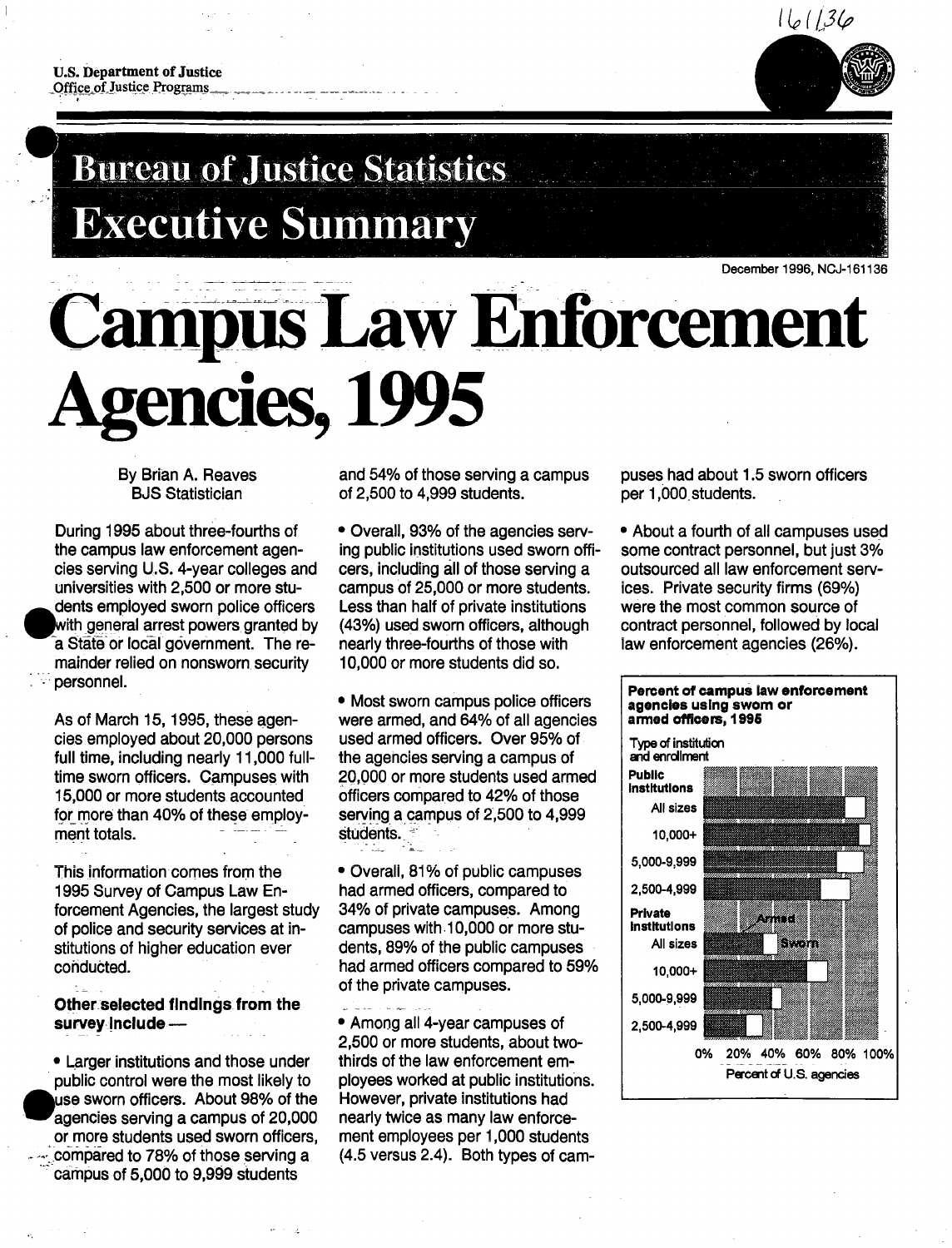# **Requirements for new officers**

• Nearly all (98%) agencies with sworn personnel conducted background investigations and criminal record checks of applicants for sworn positions. About 80% of the agencies hiring nonsworn security officers used these screening devices.

• Combined field and classroom training requirements for new officers ranged from an average of more than 900 hours on campuses of 20,000 or more students to less than 400 on the smallest campuses. About 4 times as much training was required of sworn as of nonsworn officers.

• About 30% of all agencies required new officers to have some college education, including 11% that required a 2-year degree, and 2% that required a 4-year degree. Nearly half of the agencies serving the largest campuses required some college education of new officers. About a fourth required a degree, including 11% with a 4-year degree requirement.

# **Expenditures and pay**

• For fiscal 1994, average operating expenditures for campus law enforcement agencies ranged from \$4.3 million on campuses with an enrollment of 30,000 or more to \$481,000 on campuses with an enrollment of 2,500 to 4,999:

• Nationwide, campus law enforcement operating expenditures averaged \$109 per student. Consistent with their higher per capita employment, private institutions spent nearly twice as much per student (\$181) as those under public control (\$94).

• By'region, per student expenditures by campus law enforcement agencies were highest in the Middle Atlantic (\$179) and New England (\$146) regions and lowest in the Mountain (\$57) region.

**=** Entry-level salaries for officers started at an average of \$27,200 on the largest campuses compared to about \$18,600 on the smallest. Overall, sworn campus police officers earned an average base starting salary of \$22,435, compared to \$17,906 for nonsworn security officers.

• Chiefs and directors of campus law enforcement agencies started at an • average salary of \$45,100, ranging from \$59,400 on campuses with 30;000 or more students to \$37,900 on those with 2,500 to 4,999.

# **Agency functions**

## *Patrol and response*

• All agencies reported they provided routine patrol services. Ninety-six percent provided their campus with 24-hour patrol coyerage at all times, including all agencies serving a campus with 10,000 or more students.

• Nearly all agencies used automobile-patrol, about three-fourths used officers on foot patrol, and about a third used bicycle patrol. A majority of the agencies serving a campus with 25,000 or more students had bike patrol units.

 $-$ 

• About two-thirds of all agencies participated in an emergency 911 telephone system, including 96% of the agencies serving a campus with 30,000 or more students.

• About two-fifths of campus 911 systems were enhanced, capable of pinpointing the location of a caller automatically. Nearly two-thirds Of the agencies on campuses with an enrollment of 30,000 or more had enhanced 911.

• During 1995, 77% of all agencies equipped their campus with special emergency phones, often called blue light phones, that connect directly with the campus police when picked up. All campuses with 25,000 or more students had such a system.

# *Criminal investigation and enforcement*

• About 3 in 5 agencies had primary responsibility for homicide investigations, and 3 in 4 handled the investigation of other serious violent Crimes such as rape, robbery, and assault. About 4 in 5 investigated major property crimes such as burglary and motor vehicle theft. On campuses of 20,000 or more students, nearly

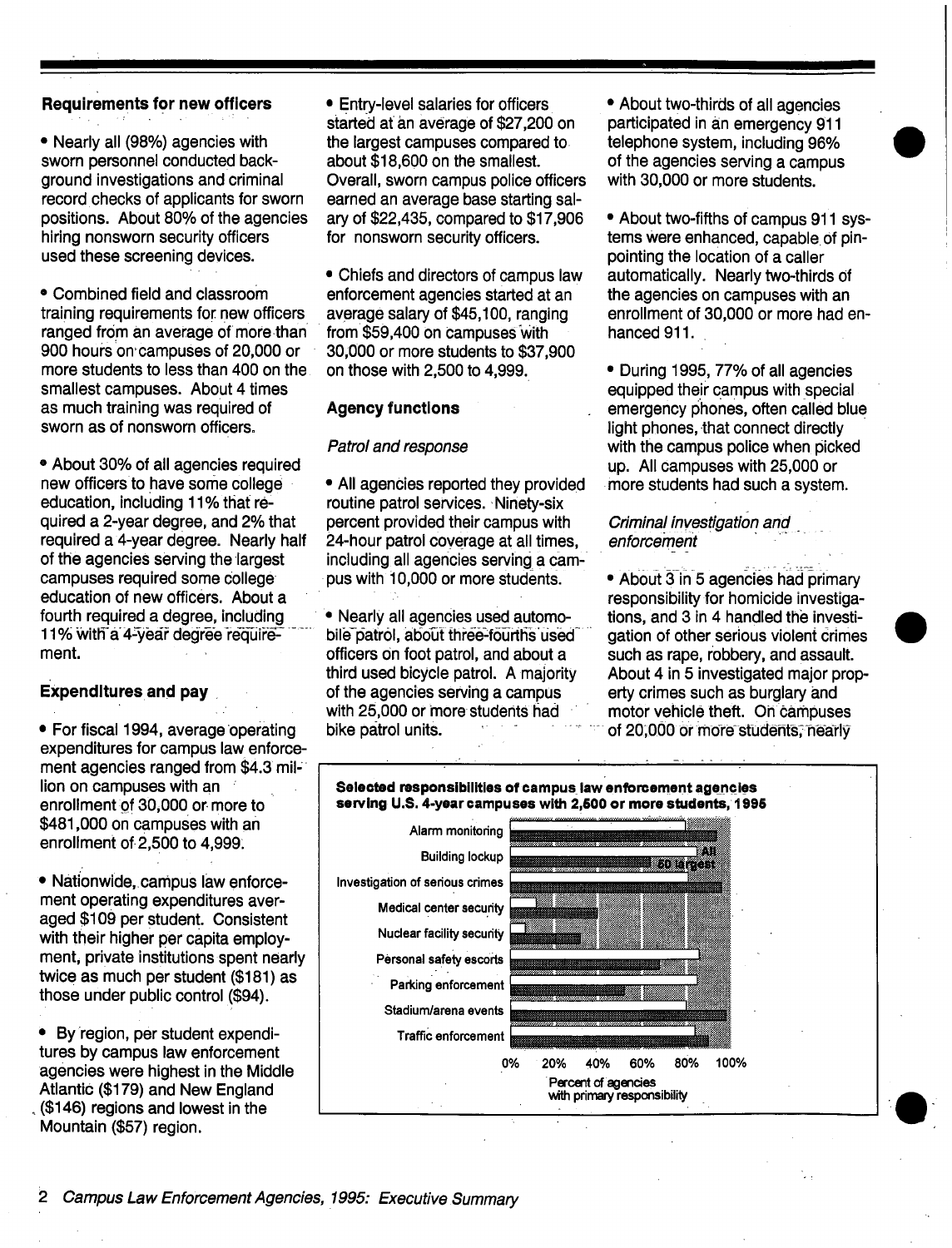9 in 10 agencies handled homicide\_ investigations, and nearly all, the primary investigation of other serious crimes.

• Eighty-four percent of all agencies had responsibility for the enforcement of drug laws on campus, including over 95% of those serving a campus of 20,000 or more students. Fifteen percent of all agencies participated in a multi-agency drug enforcement task force, and 15% had receipts from a drug asset forfeiture program.

#### *Traffic and parking-related duties*

• A large majority of campus law enforcement agencies performed traffic-related duties such as traffic direction and control (89%), accident investigation (88%), and enforcement of traffic laws (84%).

• Eighty-five percent of all agencies were responsible for parking enforcement, and 72% handled parking administration. Agencies serving the smallest campuses were the most likely to have parking-related responsibilities.

## *Security for buildings and facilities*

• Over 80% of all agencies were responsible for the locking and unlocking of campus buildings. Agencies on the smallest campuses (96%) were twice as likely as those on the largest campuses (48%) to perform this function:

• About 80% of agencies were reponsible for central alarm monitoring, including more than 90% of the agencies serving a campus of 10,000 or more students.

• About 8 in 10 agencies handled security for stadium or arena events, including nearly all of those serving a campus with an enrollment of 25,000 or more.

#### Percent of students attending 4-year campuses served by a law enforcement agency operating selected types of special units or programs



• About an eighth of all agencies provided security for a medical center or hospital located on campus, including about half of the agencies serving a campus with 30,000 or more students.

• Seven percent of campus law enforcement agencies provided security for a nuclear facility, including nearly half of those on campuses with 30,000 or more students (48%).

#### *Special public safety functions*

• Campus fire inspection was a responsibility for nearly a third of all agencies, and about a fifth provided emergency fire services. Fire-related duties were most common among • agencies Serving smaller campuses.

• Other special public safety functions that were performed by more than a fourth 0f all agencies included emergency medical services (36%), animal control (35%), and search and rescue (29%).

# **Special programs**

- Eighty-five percent of all agencies operated a general crime prevention unit or program designed to educate students and employees on how to reduce their chances of becoming a crime victim. All agencies serving a campus with 25,000 or more students had such a program.
- About two-thirds of all agencies had a program designed specifically toward date rape prevention, and 3 in 5 had one for stranger rape prevention. About 2 in 5 agencies offered a selfdefense training program for students and campus employees.
- About half of all agencies operated programs aimed at preventing alcohol and drug abuse on campus, including about two-thirds of the agencies serving a campus with an enrollment of 30,000 or more.

• More than a third of all agencies had a special unit or program for victim assistance. A majority of the agencies serving a campus with 25,000 or more students had this type of program.